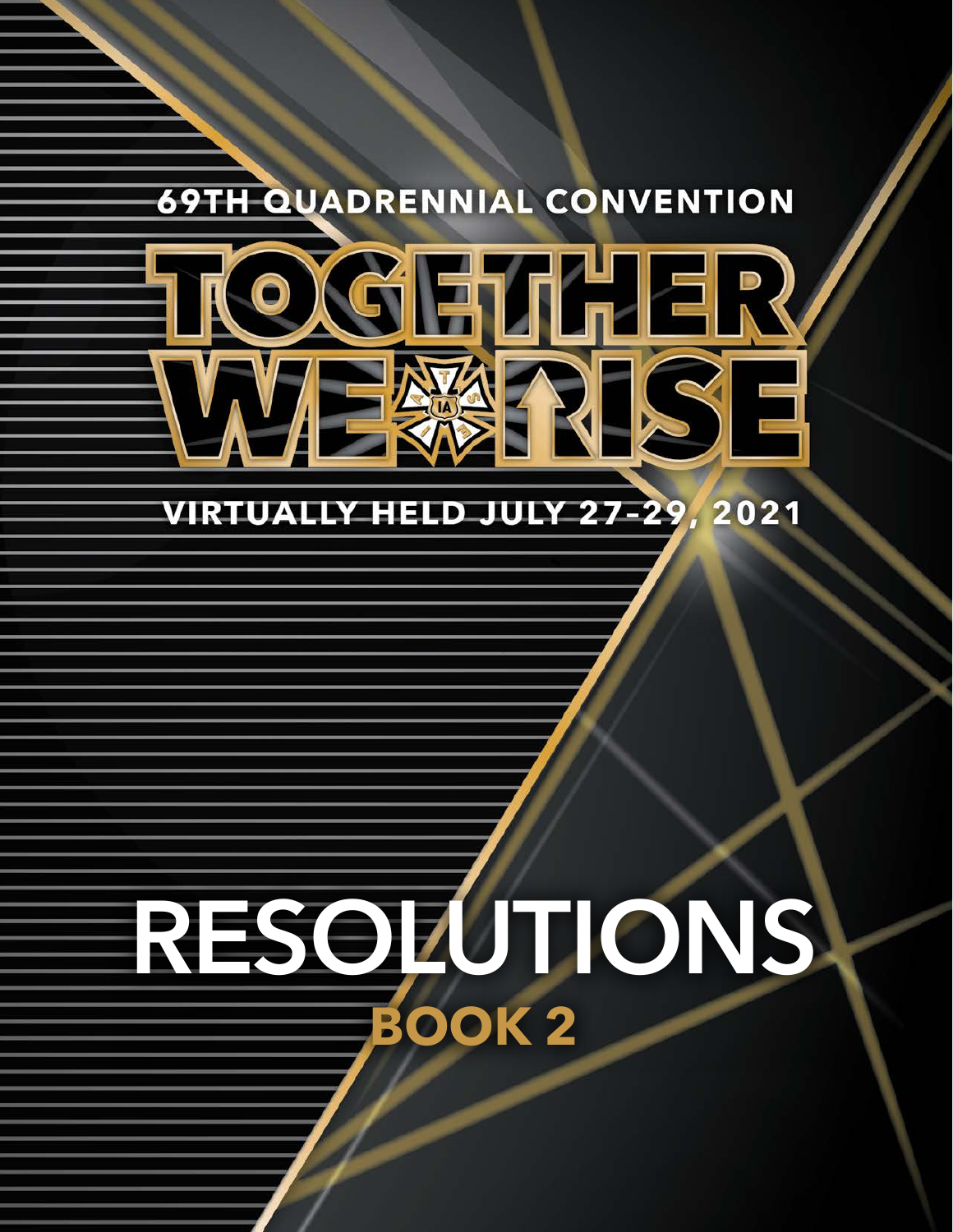# **RESOLUTION NO. 8**

WHEREAS, the IATSE acknowledges its history of participation in systemic racism and discrimination, and the harm this has caused Black, Indigenous, People of Color (BIPOC), LGBTQIA+, women and other marginalized groups in our industry; and

WHEREAS, systemic racism and discrimination, in the form of workplace harassment, whether intentional or accidental, is known to cause physical and mental distress, loss of productivity, and high turnover, as well as compromising safe work practices, not only for the victims of such harassment, but for bystanders, witnesses and the very companies for whom they work; and

WHEREAS, workplace abuse, including bullying, sexual harassment, and micro-aggressions, has been shown to increase the frequency of musculoskeletal injuries, depression, and sleep disturbances; and

WHEREAS, safety and diversity are both of the utmost importance to the IATSE; and

WHEREAS, a civil workplace, free from harassment, bullying, and micro-aggressions, is a safer, healthier workplace more conducive to the diversity IATSE strives to represent; and

WHEREAS, anti-racism training, in the form of workplace civility training, implicit bias recognition training, bystander intervention training, and deescalation training are available from a number of sources, frequently at a cost that many locals find prohibitive;

THEREFORE BE IT RESOLVED, that the IATSE recognizes anti-racism training, in the form of workplace civility training, implicit bias recognition training, bystander intervention training, and deescalation training may rightfully be considered safety training;

BE IT FURTHER RESOLVED, that the IATSE will encourage all Local Unions to pursue anti-racism training, including workplace civility training, implicit bias recognition training, bystander intervention training, and de-escalation training, either on their own or through their signatory employers;

BE IT FURTHER RESOLVED, that Locals who organize and present sanctioned anti-racism training, including workplace civility training, implicit bias recognition training, bystander intervention training, and de-escalation training, may be eligible for reimbursement.

#### **Endorsed by District 1**

#### **RESOLUTION NO. 9**

WHEREAS, the Labor Movement grew out of workplace conditions designed during and after the Industrial revolution, for work settings which were almost exclusively male and, to date, the design often remains relatively unchanged; and

WHEREAS, Unions emerged to represent those workers with a community of interest often referred to as a "brotherhood"; and

WHEREAS, Unions throughout the movement adopted the formal closing for correspondence and other uses derived from the Latin word "frater" meaning brother, resulting in the terms "Fraternally" or "Fraternally yours"; and

WHEREAS, the membership of most Unions today reflects a far more diverse representation of the population beyond "brotherhood"; and

 WHEREAS, the membership of most Unions today reflects a far more diverse representation of the population beyond "brotherhood", more inclusive terms "In Unity" or "In Solidarity," better expresses the community of interest currently existing in our Unions;

THEREFORE BE IT RESOLVED, that all International Officers, Staff, and Locals of the IATSE, in recognizing and honoring all members with a community of interest, refrain from the use of "Fraternally" and replace it with the terms "In Unity," or "In Solidarity" as reflected throughout today's more inclusive Labor Movement.

# **Endorsed by Districts 1, 3, 5, 7, 8, 9, 10, 11, 12 and 14**

# **RESOLUTION NO. 10**

WHEREAS, the wage and wealth gap between the rich and poor has reached a 50-year high, and research shows the assault on union density is a direct cause of the rise in economic inequality; and

WHEREAS, the rise in economic inequality and poverty has far-ranging repercussions on issues, including affordable housing, public safety, public health, environmental protection, quality education, infrastructure and more; and

WHEREAS, it is in our society's best interest to alleviate poverty by providing good, safe and secure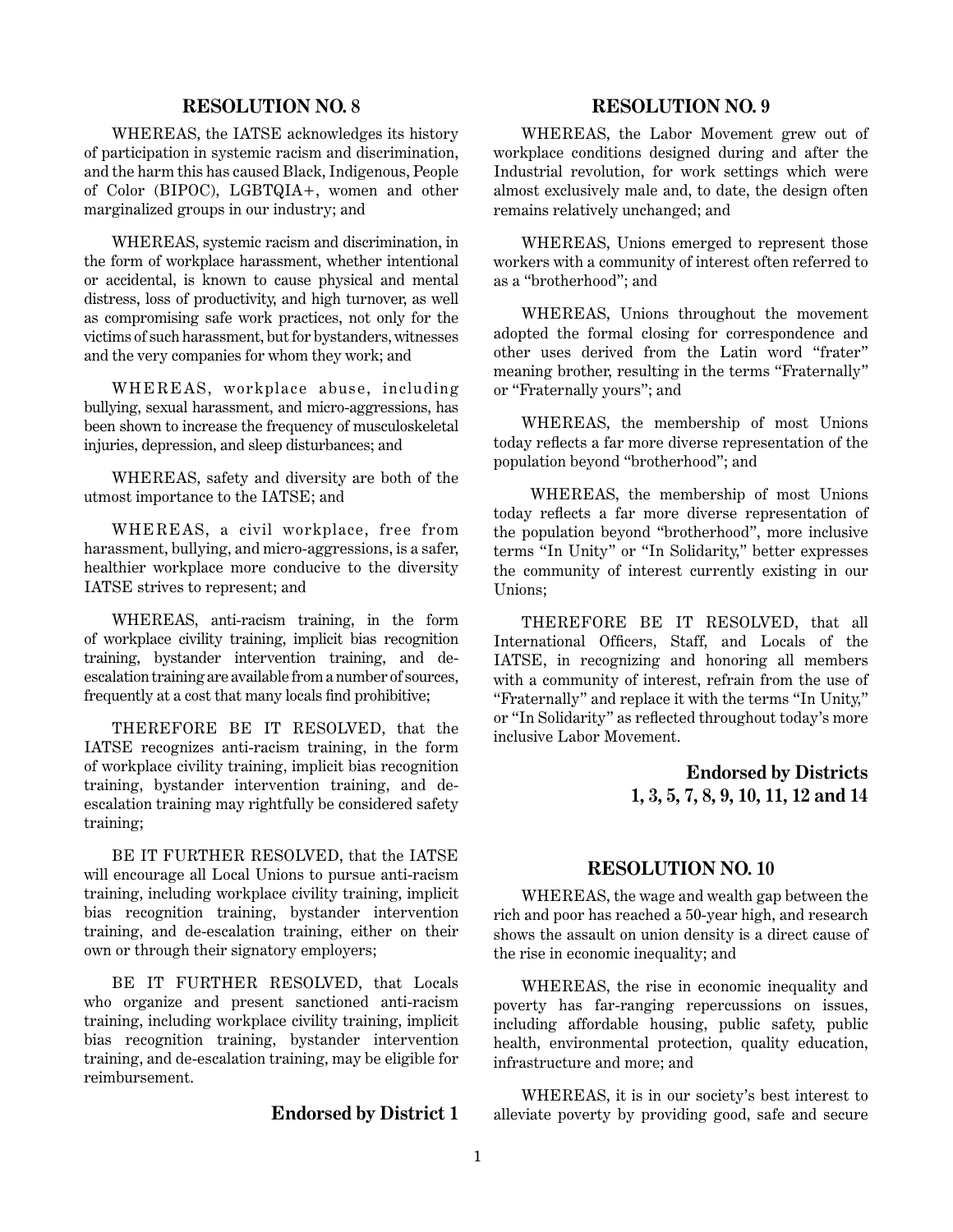employment to all, and to hold corporations and employers accountable for their actions and conduct; and

WHEREAS, by joining together in a union, working people secure a voice on the job, the power to act collectively, the power to negotiate a fair return on our work, the ability to hold employers accountable, and the power to address discrimination and harassment; and

WHEREAS, corporate interests have surgically weakened our labor laws to tilt the balance of power to favor corporations over working families, leaving our labor laws woefully outdated and weak; and

WHEREAS, outdated labor laws have been exploited by employers to coerce, intimidate and punish workers for exercising our democratic rights, to break the law with impunity, to avoid accountability, and to erode the democratic rights of workers; and

WHEREAS, our labor laws no longer serve as an effective means for protecting and empowering working people, and the unbridled power of corporations has prevented more working people from joining together in unions;

THEREFORE BE IT RESOLVED, that the Locals of the IATSE and the 69th Quadrennial Convention will advocate for and support federal legislation to protect the right to organize, expand collective bargaining rights, and balance the power between corporations and working people; and

BE IT FURTHER RESOLVED, that the Locals of the IATSE and the 69th Quadrennial Convention support the Protecting the Right to Organize (PRO) Act (H.R. 842) and other federal legislation to protect employee collective bargaining.

# **Endorsed by Districts 2, 3, 4, 7, 8, 10 and 14**

# **RESOLUTION NO. 11**

WHEREAS, our union includes a diverse membership with a variety of family care and personal medical needs; and

WHEREAS, IATSE members may not qualify for locally, federally or state-provided family, medical and sick leave programs, due to the seasonal or intermittent nature of our work performed for multiple employers; and

WHEREAS, there is an industry precedent for Employer-provided paid family, medical and sick leave in individually negotiated collective bargaining agreements; and

WHEREAS, several of our signatory employers offer job-protected, paid family, medical and sick leave to their corporate employees; and

WHEREAS, paid family, medical and sick leave benefit both the Employers and employees in ways such as improved productivity and diversity, equity, inclusion in the workplace; and

WHEREAS, there is broad public support in favor of paid family, medical and sick leave for workers;

THEREFORE BE IT RESOLVED, that the IATSE will continue to advocate for local, state and federal efforts to improve the lives of working families through the passage of family friendly legislation and policies such as paid family, medical and sick leave as well as seeking such benefits in its collective bargaining agreements.

> **Endorsed by Districts 3, 4, 7, 8, 10 and 14**

# **RESOLUTION NO. 12**

WHEREAS, the thirteen Hollywood Locals are currently in negotiations for successor Basic and Videotape Supplemental Agreements; and

WHEREAS, the results of these negotiations will have a direct impact on other IATSE and Local Union negotiations throughout the country that will follow; and

WHEREAS, we have made it clear to the employers that we will not leave the bargaining table without meaningful improvements in benefits, wages, health and safety and other working conditions; and

WHEREAS, the Employers have thus far refused to address our concerns and continue to ignore or reject our proposals; and

WHEREAS, the last year has shown us how strong, patient and resilient we are.

THEREFORE BE IT RESOLVED, that the Delegates of the 69th Quadrennial Convention express their unwavering support for our negotiating team led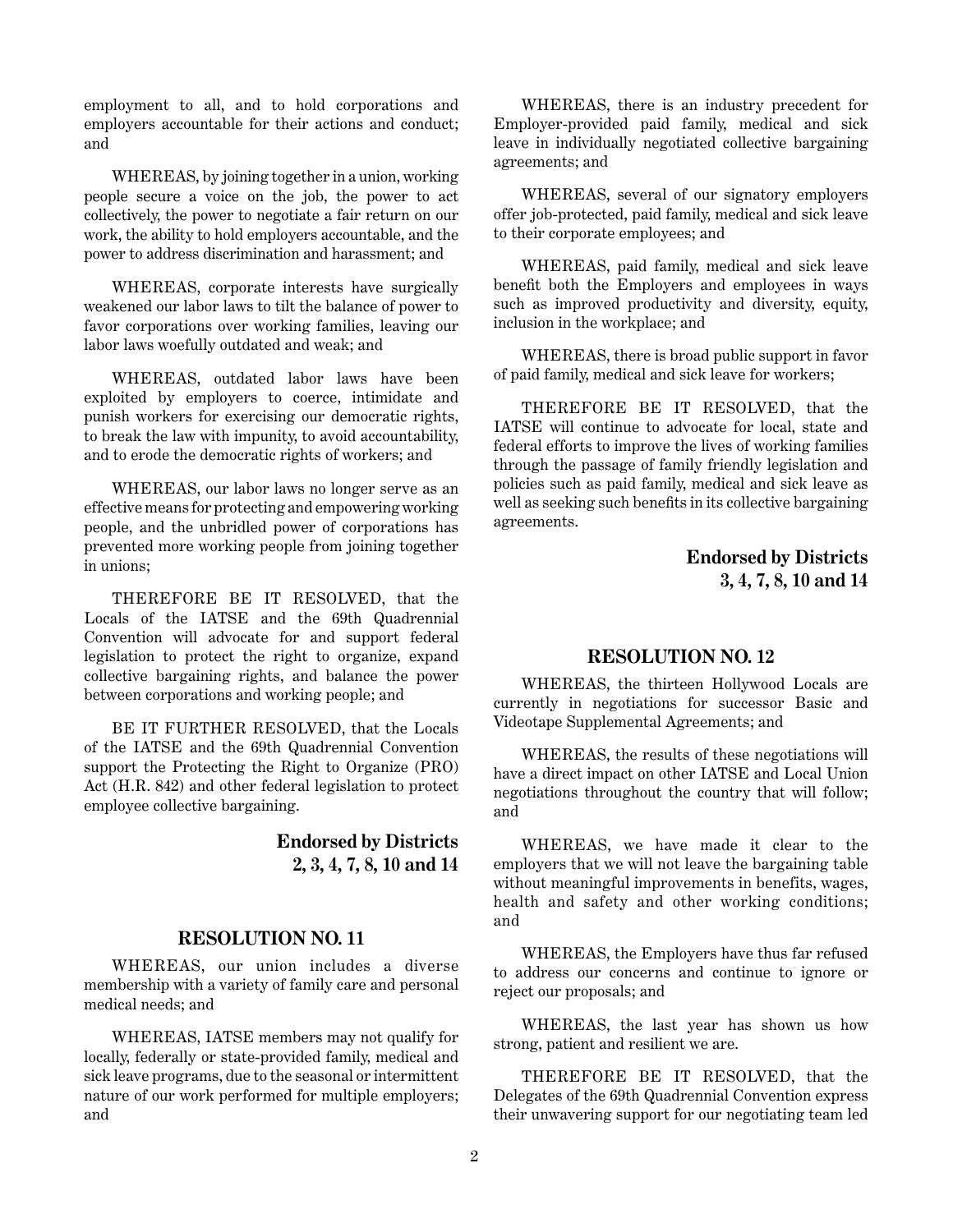by President Loeb, and for our priorities that focus on living and fair wages, sustainable benefits and a safe and healthy workplace.

> **Endorsed by Districts 2, 3, 4, 7, 8, 10 and 14**

#### **RESOLUTION NO. 13**

WHEREAS, employers determine their own hiring practices; and

WHEREAS, their past and present practices exhibit indifference to the needs of aspiring and working members; and

WHEREAS, the employers have repeatedly shown their devotion to statistics instead of humans;

THEREFORE BE IT RESOLVED, that the IATSE will continue to advocate impartially for diversity, equity and inclusion for all of its members, regardless of sex, race, gender, religion or any other factor used for discrimination past or present.

#### **Endorsed by Districts 2, 8, 10 and 14**

#### **RESOLUTION NO. 14**

WHEREAS, voting is a bedrock principal of democracy; and

WHEREAS, the right to vote must remain nonpartisan; and

WHEREAS, many state legislatures are placing undue restrictions on access to the ballot box; and

WHEREAS, every American deserves free and fair access to the ballot box; and

WHEREAS, every American deserves to have their vote counted; and

WHEREAS, the IATSE and its members work and reside in every one of the fifty states of the U.S. and its territories;

THEREFORE BE IT RESOLVED, that the IATSE and its members shall support elected officials who work toward removing barriers to voting and seek fair elections with access to the ballot box for all Americans.

THEREFORE BE IT FURTHER RESOLVED, that the IATSE and all Locals therein, work to support organizations which provide assistance to people who are negatively affected by these laws to overcome voting barriers.

#### **Endorsed by District 2**

# **RESOLUTION NO. 15**

WHEREAS, our union protects the livelihood of our members by providing health insurance coverage as a benefit in our collective agreements; and

WHEREAS, Trans members of our union are vocal about the hardships they face accessing necessary gender-affirming operations and procedures that protect their livelihoods; and

WHEREAS, Trans members of our union spend countless hours debating with insurance companies who demand exorbitant out of pocket expenses for genderaffirming medications, surgeries, and procedures; and

WHEREAS, gender-affirming medical treatments, procedures, and surgeries must be deemed essential to IATSE standards for progressive and corrective equity and inclusion; and

WHEREAS, Trans members are targets of harassment and death threats for their mere existence, and are in fear for their lives due to hate groups, the media, legislation, and general stigmatization; and

WHEREAS, our union is only as strong as the protections we offer to our most vulnerable members among whom are Queer and Trans people; and

WHEREAS, it is in the best interests of the union to proactively and progressively correct the historical and institutional failures of the past in terms of equity and inclusion for Queer and Trans people, which promotes the mission of the union now and in the future as stated in the IA Equality Statement:

*We believe that equality for all is a basic human right and we actively oppose all forms of unlawful and unfair discrimination. IATSE leaders and members must be vigilant in working, both with each other and with our employers, to promote an equal and welcoming environment for all people, through our actions, attitudes, and language. The IATSE celebrates the diversity of society and is striving to promote and reflect that diversity within this organization; and*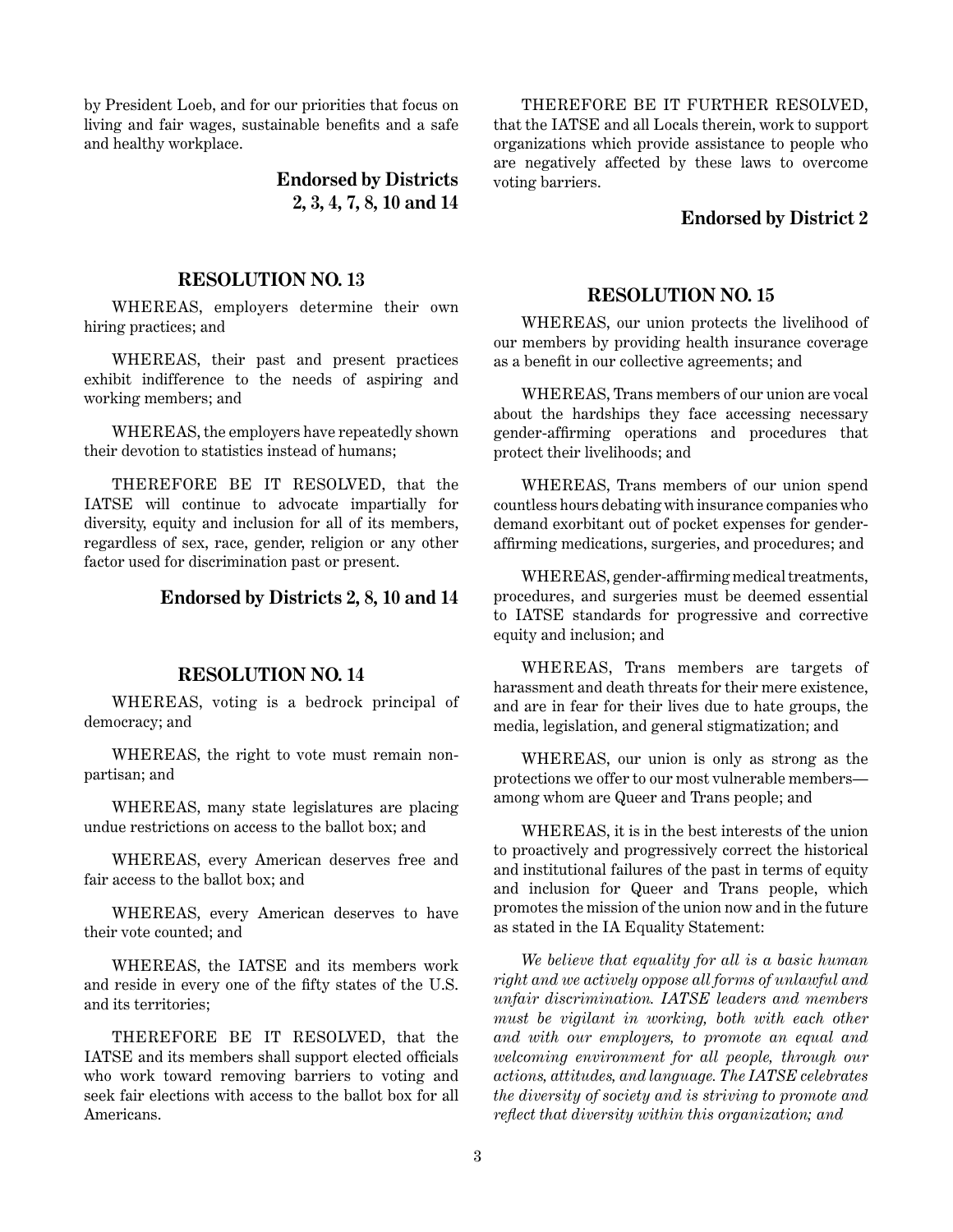WHEREAS, equity cannot be left to chance, and leadership must take decisive and deliberate action; and

WHEREAS, our members understand the importance of gender-affirming medical treatments, procedures, and surgeries that help ensure the safety and livelihood our members;

THEREFORE BE IT RESOLVED, that the Locals of the IATSE commit to review health plans for their members and work to include robust coverage for gender-affirming medications, surgeries, and procedures for Queer and Trans members are provided, and means of access and information are made readily and easily accessible.

# **Endorsed by District 2**

# **RESOLUTION NO. 16**

WHEREAS, Labor Day is a recognized holiday in the United States, its territories, and Canada as the first Monday in September; and

WHEREAS, many people do not truly know or understand the meaning and importance of Labor Day; and

WHEREAS, the IATSE represents members across the United States, its territories, and Canada; and

WHEREAS, one of the main components of the labor movement is the fact that there is strength in numbers; and

WHEREAS, one way to visibly demonstrate the number of Union members is to simultaneously wear something similar within a group; and

WHEREAS, something that all Union members have in common is their union logo or bug; and

WHEREAS, a single act of IATSE solidarity will spotlight to a larger audience and to other unions and guilds the strength of unions in both the United States and Canada.

THEREFORE BE IT RESOLVED, that the IATSE promotes a "Wear Your Union Logo Day" annually on the Friday preceding Labor Day to promote a strong and proud Union workforce in the United States, its territories, and Canada.

#### **Endorsed by District 2**

# **RESOLUTION NO. 17**

WHEREAS, our union protects the livelihood of our members by providing health insurance coverage as a benefit in our collective agreements; and

WHEREAS, members of our union are vocal about the hardships they face for life-preserving medications; and

WHEREAS, our members and dependents of members may forgo potentially life-preserving and illness-preventing medications due to exorbitant outof-pocket costs; and

WHEREAS, a dependent's primary and/or secondary insurance status should not be an impediment to access for these potentially life-preserving and illness-preventing medications; and

WHEREAS, members and/or their dependents living with and/or preventing the spread of HIV/ AIDS are targets of harassment, discrimination, stigmatization, and abuse due to their (perceived) HIV status; and

WHEREAS, members are in fear for their lives and livelihoods due to hate groups, the media, legislation, general stigmatization, and decades of misinformation and ignorance around HIV and AIDS; and

WHEREAS, it is in the best interests of the union to make widely available, without unnecessary or redundant barriers, processes, or procedures, access to potentially life-preserving and illness-preventing HIV medications; and

WHEREAS, members and their dependents should not need to go outside our insurance or go through other organizations and programs for necessary medical procedures;

THEREFORE BE IT RESOLVED, that the Locals of the IATSE commit to review their health plans to ensure that PEP and PrEP are offered and covered to both primary and secondary insurance holders, equally and as the standard.

# **Endorsed by District 2**

#### **RESOLUTION NO. 18**

WHEREAS, People of Color (POC) have been historically discriminated against and marginalized in the entertainment industry; and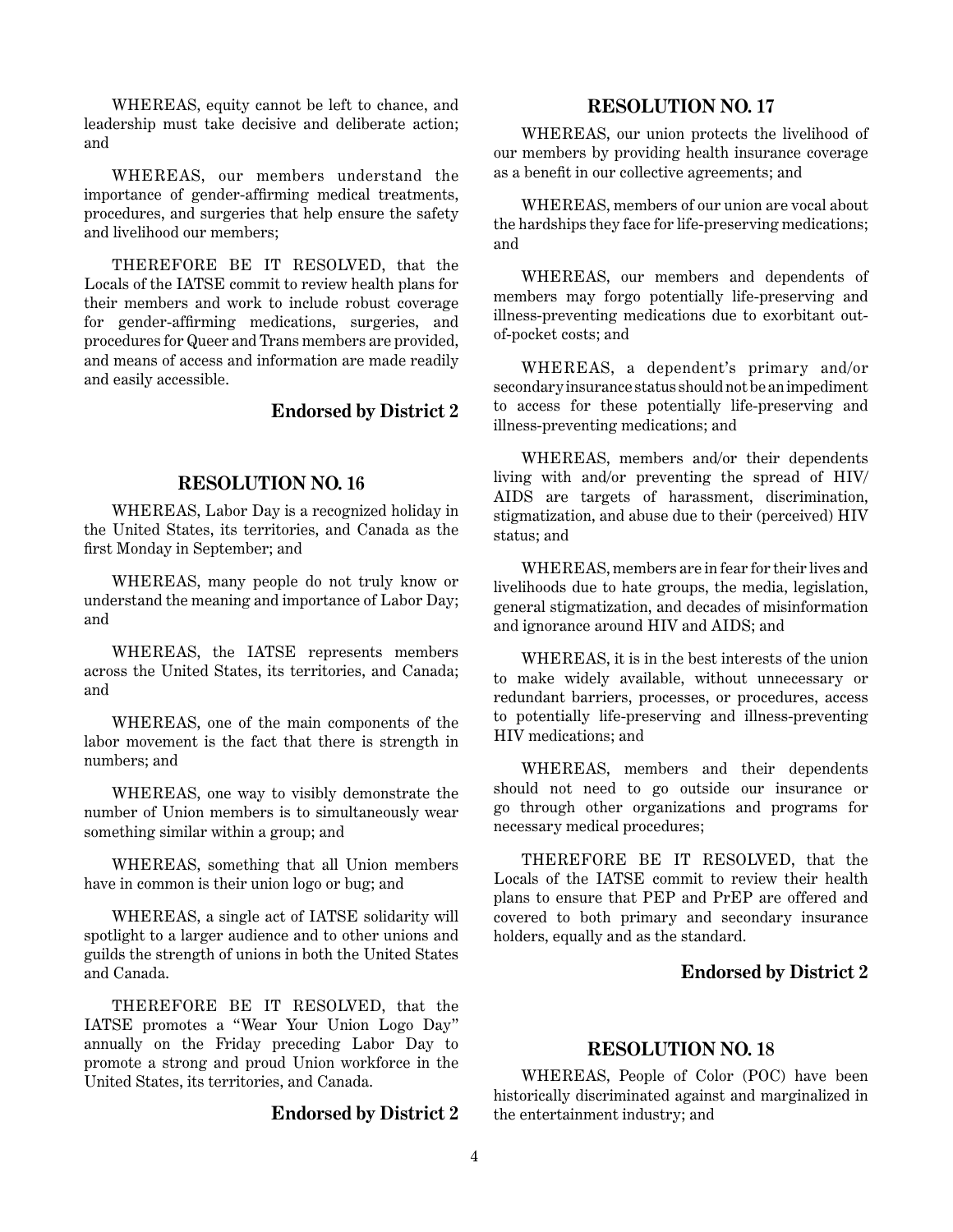WHEREAS, POC are frequently barred from entering the entertainment industry due to biased hiring practices; and

WHEREAS, POC who do gain entry into the entertainment industry face greater difficulty attaining upwards mobility in studios due to systemic prejudice; and

WHEREAS, POC face greater difficulties entering the entertainment industry due to systemic racism in education, the justice system, financial institutions, and society at large; and

WHEREAS, POC women and LGBTQIA+ face the aforementioned issues to a greater degree; and

WHEREAS, IATSE's equity statement states, "The IATSE is committed to equality of opportunity and to eliminating all forms of discrimination"; and

WHEREAS, the leadership and membership of IATSE does not reflect the diversity of our society;

THEREFORE BE IT RESOLVED, that all Locals explore the creation of an annual report in the month of January consisting of voluntary demographic information pertaining but not limited to age, race, ethnicity and gender in their membership and send it to the IATSE Diversity Committee to publish through official IATSE communications; and

BE IT FURTHER RESOLVED, Locals remind members that the IATSE Safety Hotline coverage includes workplace harassment, including but not limited to racism, sexism, homophobia, etc.;

BE IT FURTHER RESOLVED, that all Locals explore anti-bias and anti-racist training for their membership;

BE IT FURTHER RESOLVED, that all Locals explore outreach opportunities to POC communities and organizations;

BE IT FURTHER RESOLVED, that all Locals explore the development of mentorship programs that uplift and support marginalized members with the aim of increasing diversity in leadership roles;

BE IT FURTHER RESOLVED, that all Locals explore supporting organizations that encourage POC and LGBTQIA+ inclusion in entertainment careers.

#### **Endorsed by District 2**

### **RESOLUTION NO. 19**

WHEREAS, UCLA's Williams Institute estimates there are over 1.4 million transgender people in the United States; and

WHEREAS, according to a recent Gallup poll, only 31% of Americans say they personally know someone who is transgender; and

WHEREAS, transgender people are disproportionally affected by poverty, discrimination, violence, and healthcare issues; and

WHEREAS, the IATSE champions the diversity of its membership;

WHEREAS, continued education and awareness remains vital to our Membership on issues related to our trans and non-binary kin; and

WHEREAS, the New York Times identified 2021 as the worst year on record for anti-trans legislation; and

WHEREAS, training makes us stronger and more inclusive as a Union while setting a positive example for the Union as a whole; and

WHEREAS, more education equals a better work environment for all; and

WHEREAS, communication is one of the Four Pillars of the IATSE;

THEREFORE BE IT RESOLVED, that it is recommended that all IATSE General Executive Board and Officers, and Delegates convened at the International Convention attend trans inclusivity training so that they may become more sensitive and aware of our Union kin who are exploring their gender identity, or who are transgender, non-binary, or gender nonconforming.

THEREFORE BE IT FURTHER RESOLVED, that the IATSE and Locals encourage their members and other workers to attend these trainings and work in partnership with employers to support and provide these trainings.

# **Endorsed By District 2**

# **RESOLUTION NO. 20**

WHEREAS, COVID-19 presented to our members a threat to our physical, financial and mental health; and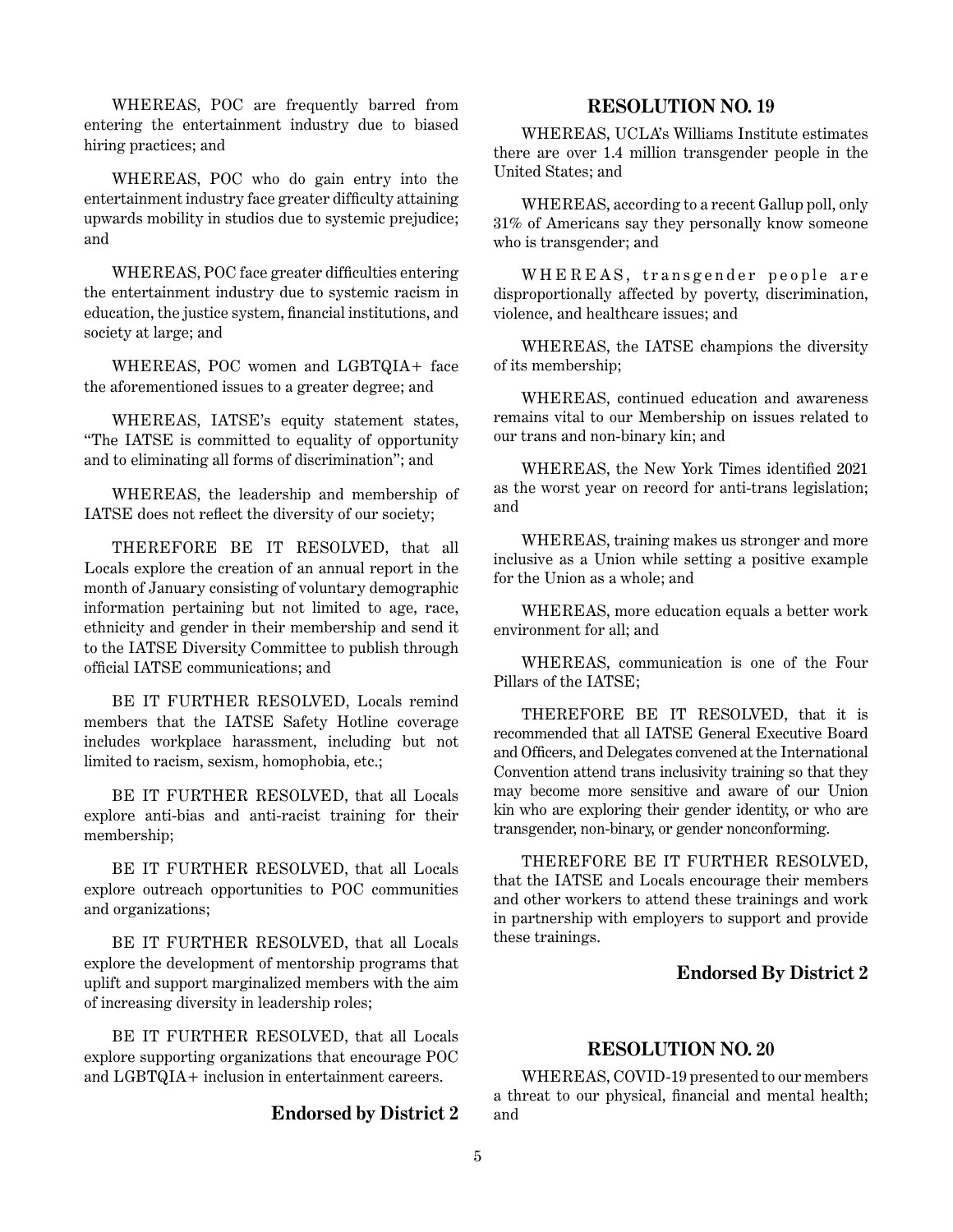WHEREAS, contributions from our employers to our health plans were stopped or severely reduced and the worldwide challenges strained the ability of the United States government to provide health care and needed PPE to our members and their families; and

WHEREAS, the IATSE through the IATSE National Benefit Funds maintained health care coverage for tens of thousands of our members and their families at a cost of \$75.4 million (Plan C), \$10.2 million (Plan A); and

WHEREAS, the IATSE lobbied the United States Government to subsidize a person's COBRA costs, required the Occupational Safety and Health Administration to issue an Emergency Temporary Standard of protection, constructed hundreds of thousands of pieces of PPE gear (masks) for front line and other workers, built field hospitals, vaccine sites and testing sites to fight the COVID-19 battle; and

WHEREAS, the General Executive Board waived over \$13 million in per capita cost to our members and approved a \$1.0 million contribution to the Actor's Fund, a \$500,000 contribution to the Actors Fund of Canada and another \$1.0 million contribution to the Motion Picture & Television Fund to be distributed to IATSE members; and

WHEREAS, the IATSE lobbied the United States Government to appropriate emergency supplemental funding to stabilize our industry and required our Employers to adhere to minimum employment requirements, layoff prohibitions, outsource/offshore prohibitions, non-abrogation of collective bargaining agreements and union neutrality; and

WHEREAS, the IATSE International helped arrange work opportunities between the Studio Mechanic Locals and those Locals out of work due to the pandemic, created IATSE CARES, adopted the use of new technologies like Zoom to communicate and remain in contact with our members, coordinated IATSE volunteers that provided support to people in the union and throughout the community; and

WHEREAS, the IATSE through the Actors Fund and Behind the Scenes provided suicide prevention and metal help assistance;

THEREFORE BE IT RESOLVED, that the Delegates to the 69th Quadrennial Convention extend a heartfelt thank you to President Loeb, General Secretary-Treasurer Wood, the General Executive Board, the Locals and the members of the IATSE for providing the health, safety, financial and mental help needs to battle the unprecedented COVID-19 pandemic.

> **Endorsed by Districts 2, 3, 4, 7, 8, 10, 11 and 12**

#### **RESOLUTION NO. 21**

WHEREAS, the International Alliance of Theatrical Stage Employees, Moving Picture Technicians, Artists and Allied Crafts of the United States, its Territories and Canada (IATSE) is comprised of a diverse membership from affiliated Local Unions, with a variety of family care needs including: parental leave for newborn, adoptive, or foster children; elder care; self-care; and caregiving for ailing family members; and

WHEREAS, Black, Indigenous and People of Color, people with disabilities, and members of the LGBTQIA+ community experience compounding burdens and disparities which include, but are not limited to, higher maternal death rates and food insecurity related to the loss of maternal income; and

WHEREAS, the United States of America is the only industrialized country that does not have a national paid maternity leave policy, while 70 nations guarantee paid paternity leave; and

WHEREAS, IATSE members often do not qualify for federal or state Paid Family Medical Leave protections due to the seasonal or intermittent nature of their work; and

WHEREAS, IATSE members often work in states where there are no Paid Family Medical Leave protections; and

WHEREAS, the Collective Bargaining Agreements that cover their work do not include Paid Family Medical Leave protections; and

WHEREAS, industry colleagues have established job-protected parental leave (The Animation Guild, IATSE Local 839 and other entertainment unions) and paid parental benefits in individually negotiated agreements; and

WHEREAS, signatory employers to IATSE Collective Bargaining Agreements offer job-protected, paid parental leave to their corporate employees; and

WHEREAS, Paid Family Medical Leave benefits both employers and employees by supporting gender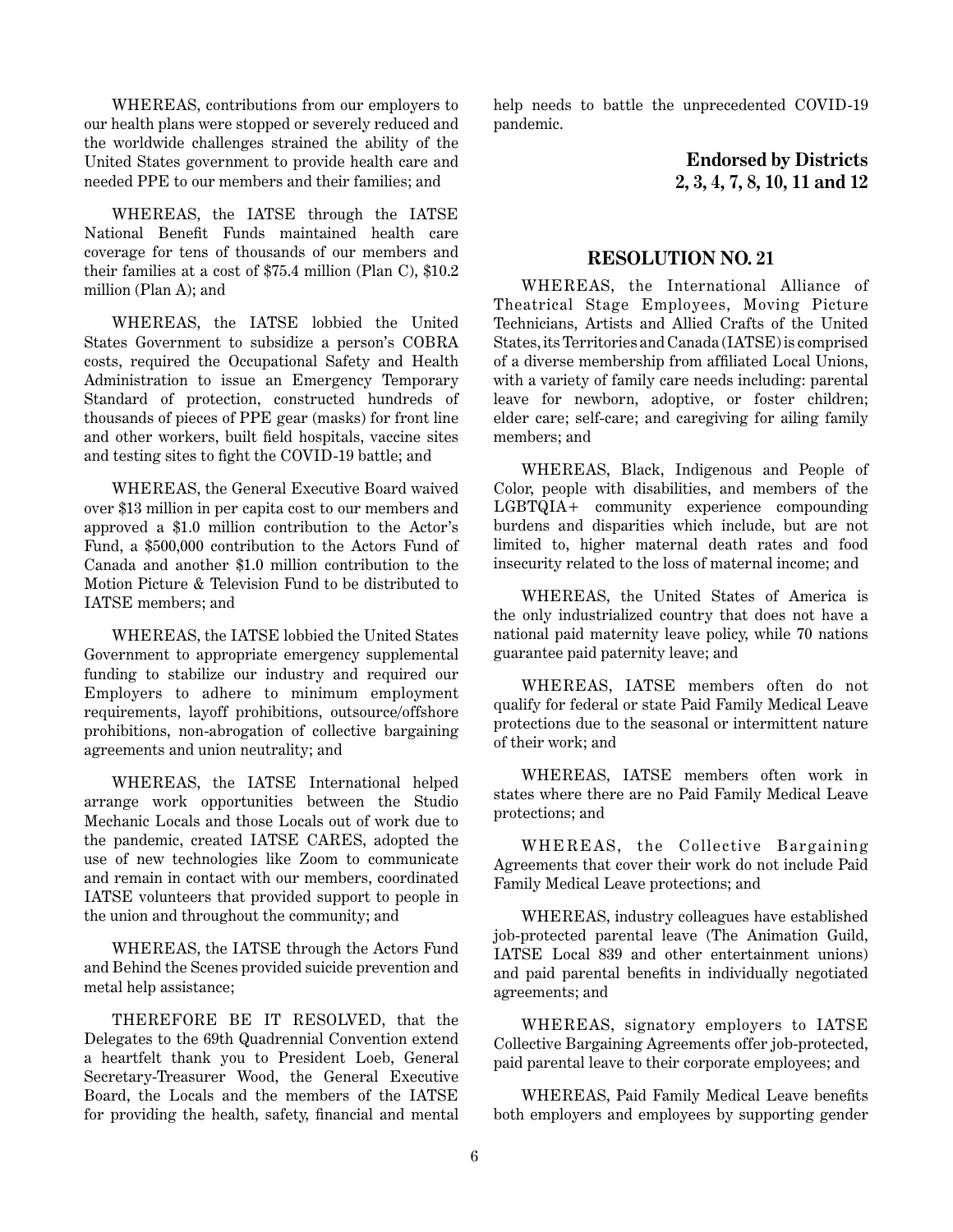equity, leading to: improved employee retention; less caregiver discrimination; greater productivity in the workplace; and fewer instances of absenteeism; and

WHEREAS, Paid Family Medical Leave is shown to reduce the inequities that disproportionately affect protected characteristics; and

WHEREAS, there is broad societal support for Paid Family Medical Leave for workers as illustrated in numerous news publications and educational studies; and

WHEREAS, the Universal Declaration of Human Rights, Article 23 states: "... Everyone, without any discrimination, has the right to equal pay for equal work... Everyone who works has the right to just and favorable remuneration ensuring for themselves and their family an existence worthy of human dignity, and supplemented, if necessary, by other means of social protection"; and

WHEREAS, Paid Family Medical Leave provides social protection to vulnerable members of our community and their families, permitting them to care for themselves with dignity and without caregiver discrimination;

THEREFORE BE IT RESOLVED, that IATSE and its affiliated Local Unions pursue inclusion of Paid Family Medical Leave in Collective Bargaining Agreements; and

BE IT FURTHER RESOLVED, that IATSE will commit to encourage its employer signatories and its members to institute equitable forms of childcare including, but not limited to, workplace childcare, project-based childcare, drop-off childcare, and flexible childcare spending accounts; and

BE IT FURTHER RESOLVED, that IATSE shall increase awareness amongst its members of Paid Family Medical Leave benefits and provisions and advocate for their implementation; and

BE IT FURTHER RESOLVED, that the Locals of IATSE District 2 and the IATSE International Convention commit to researching the inclusion of jobprotected, paid family and medical leave in partnership with our employers; and

BE IT FURTHER RESOLVED, that the IATSE will continue to advocate for local, state and federal efforts to improve the lives of working families through the passage of family friendly legislation and policies such as paid family, medical and sick leave.

# **Endorsed by District 2**

#### **RESOLUTION NO. 22**

WHEREAS, the IATSE has acknowledged the safety and well-being of its members to be of the greatest concern; and

WHEREAS, the Delegates have affirmed their concern about the issue of excessive hours, sleep deprivation and fatigue through numerous previous District and International Convention resolutions, including at the 68th Quadrennial Convention in Hollywood FL; and

WHEREAS, our members' health and safety remain beyond compromise; and

WHEREAS, the delegates wish to support the ongoing efforts of the IATSE, its Local Unions and its members ensure the health and safety of all workers who face challenging working conditions;

THEREFORE BE IT RESOLVED, that the Delegates to the IATSE 69th Quadrennial Convention, while recognizing and commending the steps taken by the IATSE to ensure the safety of our members since its last convention, urge that action be taken to implement meaningful provisions within the workplace and in training efforts to address the continuing issue that long hours of work cause dangerous conditions resulting in injury, illness and death in all segments of our industry, and to promote the education and awareness of this hazard so it can be corrected by a collaboration of Labor, employers and lawmakers.

# **Endorsed by Districts 2, 3, 4, 7, 8, 10 and 14**